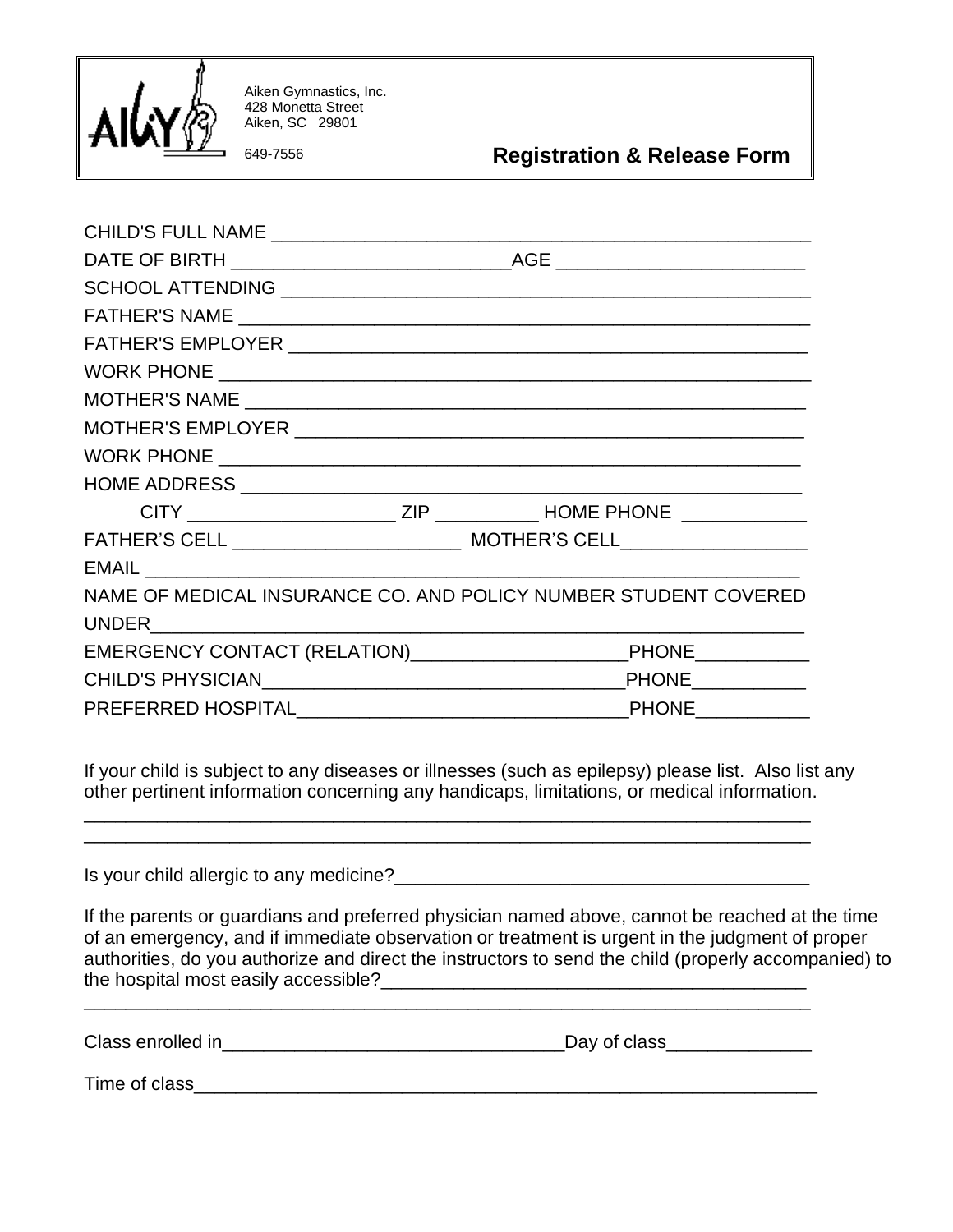## **RELEASE AND INDEMNIFICATION**

In consideration of allowing the student whose name appears on the reverse side of this form (hereinafter Student) to enroll in a gymnastics school and program and the use by student of the premises and property of said school, the undersigned being legal and acting guardians of the student, release and agree to indemnify and hold harmless Aiken Gymnastics, Inc., its successors and assigns and its owners, officers, employees, and agents of and from any and all liability, claims, demands, actions and causes of action whatsoever, and all costs and expenses associated therewith, including attorneys fees, arising out of or related to any loss, damage or injury including death, that may be sustained by the student and or the undersigned, or any loss or damage to any property of the student and/or the undersigned while in, on, or upon the premises upon which the school is conducted, or any premises under the control and supervision of Aiken Gymnastics, Inc. or in route to or from any of said premises, or while at any other premises or place when undertaking activities sponsored by or participated in by Aiken Gymnastics, Inc., its owners, officers, employees, agents or students. The undersigned, acting for themselves and the student, hereby voluntarily assume all risk of loss, damage, or injury, including death, that may be sustained by the student and/or the undersigned, while in, on, or upon said premises described above or while in route to or from said premises.

In signing this release, each of the undersigned hereby acknowledges and represents:

- A) That he or she read the foregoing release, understands it and signs it voluntarily.
- B) That the undersigned as "legal guardian" are in fact the true legal guardians of the student, are over the age of twenty-one years and of sound mind.
- C) That the information furnished on the reverse side of this form is true and correct and Aiken Gymnastics, Inc. will be notified in writing of any changes.

### **Tuition Agreement** (Please initial)

\_\_\_\_\_\_Tuition is due at the beginning of the first class of the month. If the tuition is not paid by the 7th of each month, you will be charger a \$15 late fee. If your child is dropped off to the first class of the month without payment they will not be allowed to participate.

There are no refunds for missed classes for any reason. You are paying for your child's spot in their class.

Name of person responsible for payment\_\_\_\_\_\_\_\_\_\_\_\_\_\_\_\_\_\_\_\_\_\_\_\_\_\_\_\_\_\_\_\_\_\_\_\_\_

relation to participant the set of the Phone number  $\blacksquare$ 

Email\_\_\_\_\_\_\_\_\_\_\_\_\_\_\_\_\_\_\_\_\_\_\_\_\_\_\_\_\_\_\_\_\_\_\_\_\_\_\_\_\_\_\_\_\_\_\_\_\_\_\_\_\_\_\_\_\_\_\_\_\_\_\_\_\_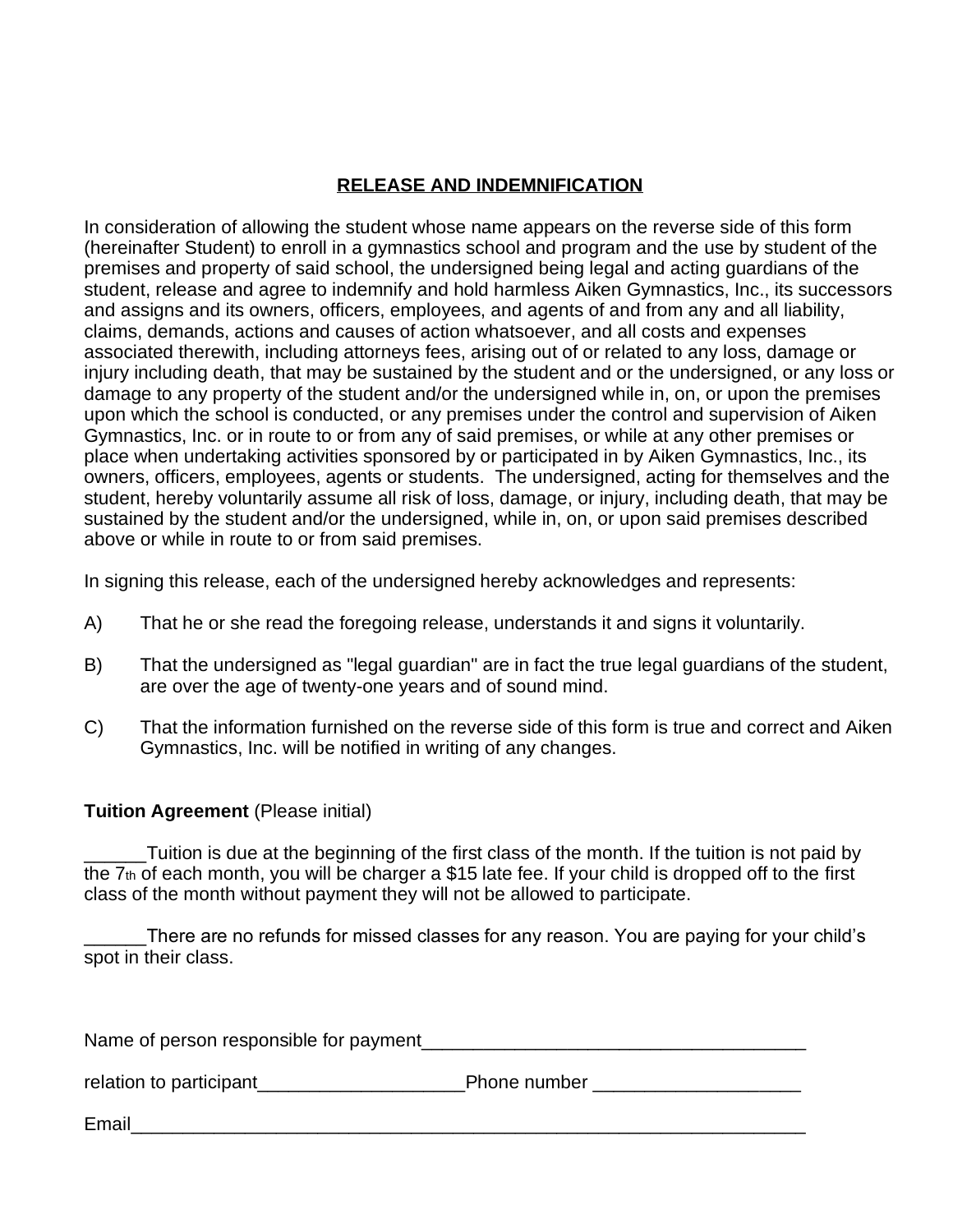I have read and understand this release and my financial obligations.

# **Parent/ Guardian**

| Signature |                                                              |     | Date                                        |  |
|-----------|--------------------------------------------------------------|-----|---------------------------------------------|--|
|           | AIKEN GYMNASTICS, INC.<br>428 Monetta St.<br>AIKEN, SC 29801 | fax | tel. (803) 649 - 7556<br>$(803)$ 643 - 9600 |  |

# **Web PAGE, ADVERTISEMENT & PHOTO PERMISSION/RELEASE FORM**

From time to time Aiken Gymnastics may wish to publish individual or team photos, images and/or first names on web pages, programs, flyers, video clips, commercials and/or advertisements. In these circumstances, published images of the athlete or references to athlete's first names may be used. The athlete's address and phone number will not be published in or on any material, Internet, or website or any form of advertisement at any time.

## **PLEASE CHOOSE ONE OF THE FOLLOWING OPTIONS:**

**We GRANT our permission** for Aiken Gymnastics to display individual or team photos, images and/or first name on web pages, programs, flyers, video clips, commercials and/or advertisements for \_\_\_\_\_\_\_\_\_\_\_\_\_\_\_\_\_\_\_\_\_\_\_\_\_\_\_\_\_\_\_\_\_\_\_\_\_\_\_\_\_\_, at no

(Athlete's full name)

cost to Aiken gymnastics. We further authorize the use of individual or team photos, images and/or first name on web pages, programs, flyers, video clips, commercials and/or advertisements for an indefinite length of time or until a written request to remove all material is made to the director of Aiken Gymnastics.

We understand that our permission waives any liability to Aiken Gymnastics for displaying individual or team photos, images and/or first name on web pages, programs, flyers, video clips, commercials and advertisements and we agree not to bring any claims against Aiken Gymnastics or the web master or managing vendor for or on account of, such display.

\_\_\_\_\_\_\_\_\_\_\_\_\_\_\_\_\_\_\_\_\_\_\_\_\_\_\_\_\_\_\_\_\_\_\_\_\_\_\_\_\_\_\_\_\_\_\_\_\_\_\_\_\_\_\_\_\_\_\_\_\_\_\_\_\_\_\_\_\_\_

\_\_\_\_\_\_\_\_\_\_\_\_\_\_\_\_\_\_\_\_\_\_\_\_\_\_\_\_\_\_\_\_\_\_\_\_\_\_\_\_\_\_\_\_\_\_\_\_\_\_\_\_\_\_\_\_\_\_\_\_\_\_\_\_\_\_\_\_\_\_

\_\_\_\_\_\_\_\_\_\_\_\_\_\_\_\_\_\_\_\_\_\_\_\_\_\_\_\_\_\_\_\_\_\_\_\_\_\_\_\_\_\_\_\_\_\_\_\_\_\_\_\_\_\_\_

(Signature of Parent or Guardian) (Date)

(Signature of Athlete) (Date)

| We DENY our permission for Aiken Gymnastics to publish individual or team photos, images and/or |
|-------------------------------------------------------------------------------------------------|
| first names on web pages, programs, flyers, video clips, commercial and/or                      |
| advertisements of                                                                               |

(Athlete's full name)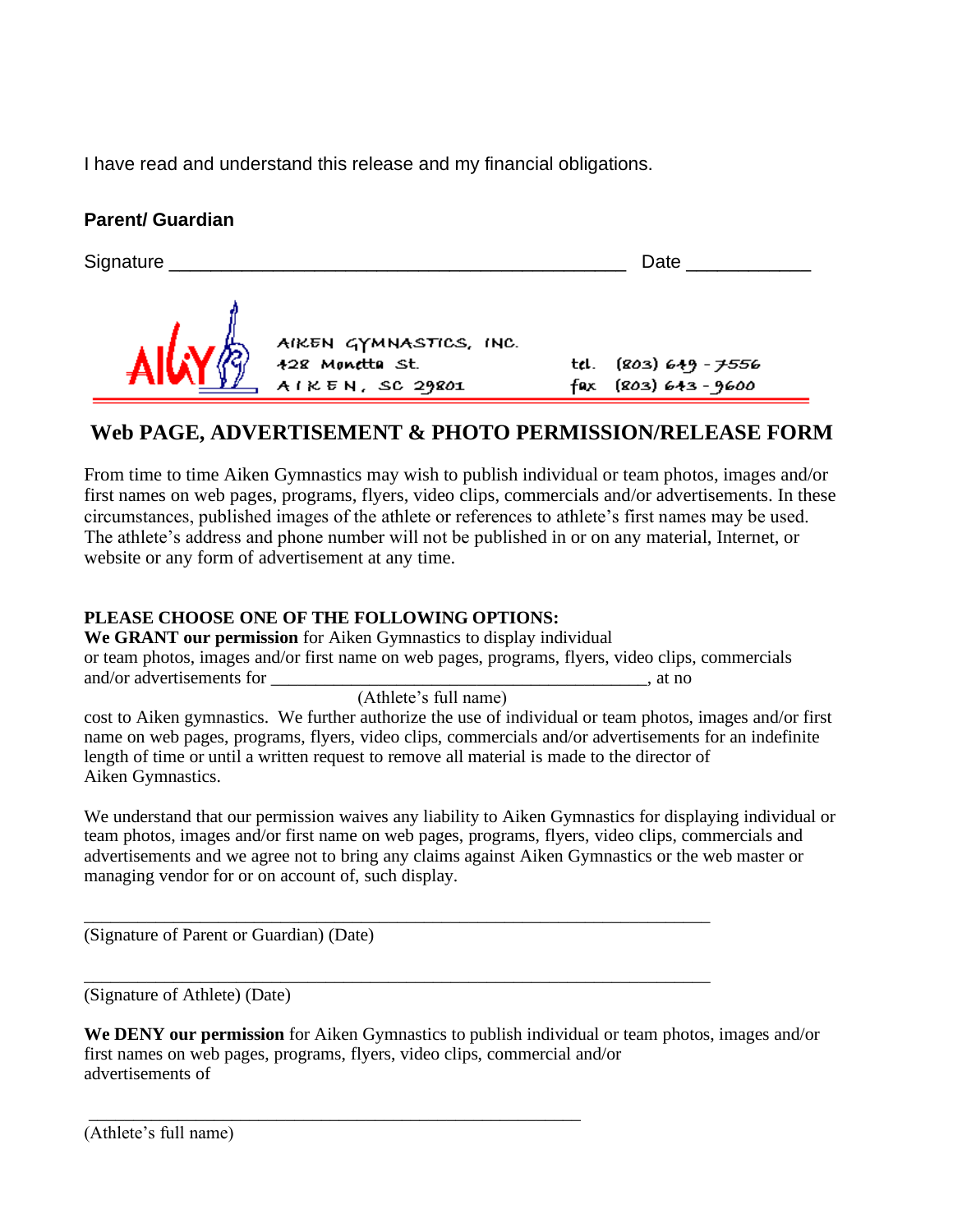(Signature of Parent or Guardian) (Date)

(Signature of Athlete) (Date)



\_\_\_\_\_\_\_\_\_\_\_\_\_\_\_\_\_\_\_\_\_\_\_\_\_\_\_\_\_\_\_\_\_\_\_\_\_\_\_\_\_\_\_\_\_\_\_\_\_\_\_\_\_\_\_\_\_\_\_\_\_\_\_\_\_\_\_\_\_\_

\_\_\_\_\_\_\_\_\_\_\_\_\_\_\_\_\_\_\_\_\_\_\_\_\_\_\_\_\_\_\_\_\_\_\_\_\_\_\_\_\_\_\_\_\_\_\_\_\_\_\_\_\_\_\_\_\_\_\_\_\_\_\_\_\_\_\_\_\_\_

### WAIVER AND RELEASE OF LIABILITY, ASSUMPTION OF RISK AND INDEMNITY AGREEMENT

In consideration for permission to enter upon the premises and facilities of Aiken Gymnastics, Inc., (the "Company") I, \_\_\_\_\_\_\_\_\_\_\_\_\_\_\_\_\_\_\_\_\_\_\_\_\_\_\_\_\_\_\_ ("Releasor"), for myself, my personal representatives, heirs, and next of kin, and for my minor child ("Minor") hereby acknowledge and agree as follows:

- 1. **Voluntary Participation**: Releasor voluntarily elects to access, occupy and use the Company's facilities and the equipment, fixtures and contents contained therein (collectively "the Premises") and to permit Minor to so access, occupy and use the Premises. Releasor further voluntarily elects receive and/or to permit Minor to receive and participate in gymnastics instruction and training ("the Activities") from Company's owners and employees (collectively "Staff").
- 2. **Acknowledgment of Risk:** Releasor acknowledges and warrants that s/he is fully aware of the inherent risks of contagion arising from the COVID 19 pandemic in all public spaces, and particularly in recreational facilities, of which the Premises is one. Releasor understands that occupancy and use of the Premises and participation in the Activities may result in the increased risk of exposure to COVID 19 because of, among other things, the sharing of equipment and the prevalence of high touch surfaces inherently associated with the Activities, the increased respiration and emission of respiratory droplets associated with physical exertion, the use of water bottles and other personal use objects, and the inherent and natural interaction and sharing behaviors of minors. Releasor understands that COVID 19 is considered a highly contagious virus and that it can have serious health consequences that may result in prolonged hospitalization, permanent injury, and even fatality. Releasor acknowledges that there is an inherent risk of infection associated with accessing and using the Premises, and with participating in the Activities, and that such risk cannot fully mitigated or controlled.
- 3. **No Warranty:** While the Company makes reasonable efforts to comply with the recommendations of the Centers for Disease Control and the South Carolina Department of Health and Environmental Control, the Company does not, and cannot, warrant or guarantee that the Facility will at any time be free of COVID 19, that Staff will remain free of infection, or that infected and contagious customers (adults and/or minors) will not be present within the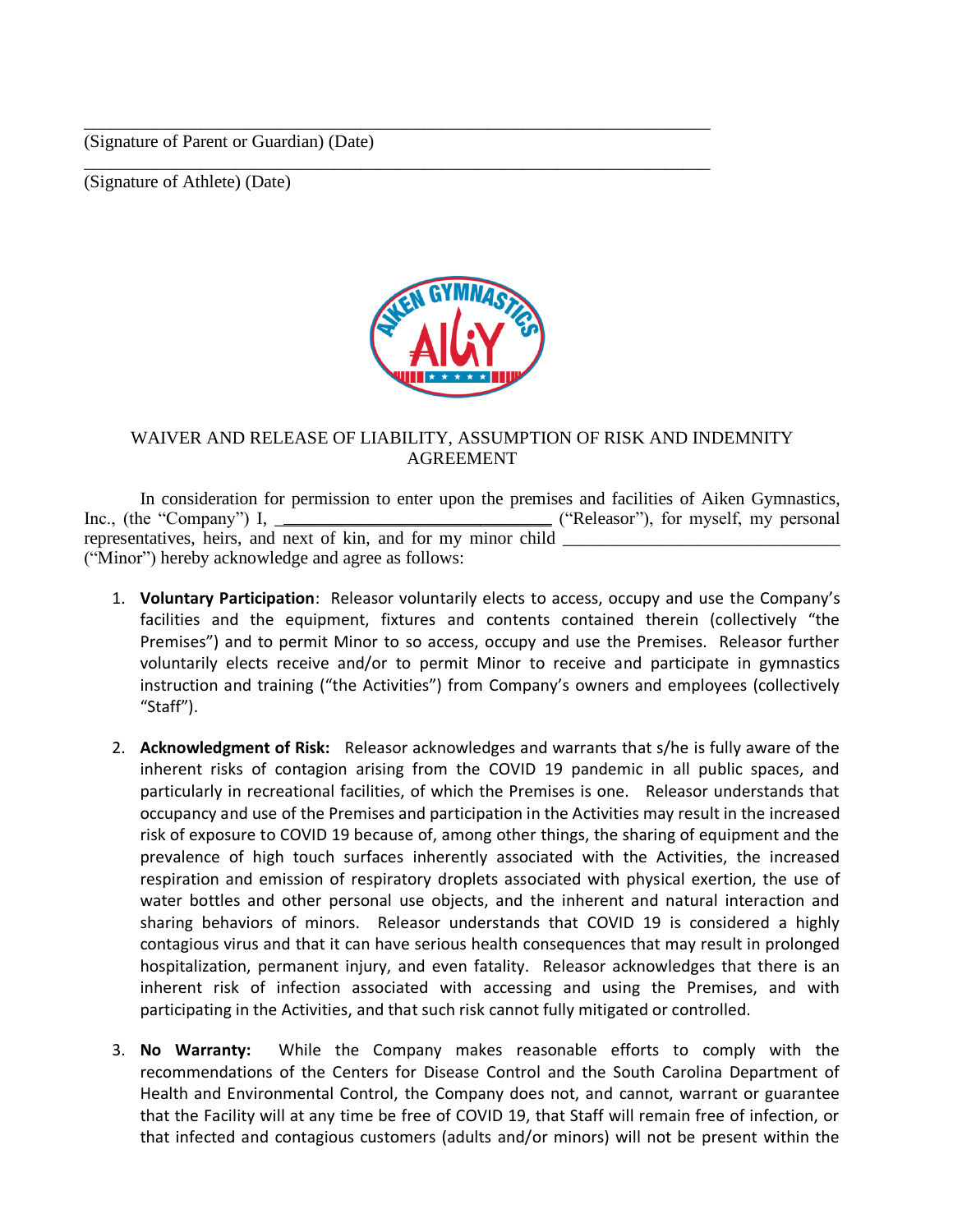Premises or participating in the Activities. Therefore, the Company cannot and does not warrant, guarantee or offer assurances that any person(s) will not be exposed to COVID 19 while on the Premises or engaged in the Activities.

- 4. **Assumption of Risk**: Releasor's and Minor's access and use of the Premises and/or participation in the Activities therefore must be considered by Releasor to involve inherent risks to Releasor and Minor, and Releasor understands, for the reasons outlined above, that the Company has no control over these risks and has neither the means nor the responsibility to control such risks. Releasor, for himself/herself, and for Minor, hereby assumes all such dangers, risks, and hazards.
- 5. **Indemnification, Waiver, and Release**: Releasor hereby waives, releases, discharges, indemnifies, saves and holds harmless the Company, including all of its subsidiaries, affiliates or related entities, and the directors, officers, owners, agents, representatives and employees of each of them, as well all persons or entities acting on the behalf of any of them (referred to hereinafter collectively as "Releasees") from any and all liability associated with any injury to Releasor and/or Minor, including personal injury, loss of income or educational opportunity, property damage, and all losses, damages, expenses, liabilities, or claims of any nature arising out of, related to, or in any way connected to Releasor's and/or Minor's occupancy and/or use of the Premises and/or participation in the Activities, whether caused by the negligence of Releasees or otherwise.

### 6. **Other Acknowledgements**:

- a. Releasor acknowledges and represents that Releasor is of sound mental condition and is competent to give this Waiver and Release of Liability.
- b. Releasor has received a copy of the Company's "COVID 19 Guidelines for Students and Parents" and shall abide the same at make all reasonable efforts to equip and instruct Minor to abide by the same at all times while upon or within the Premises.
- c. Releasor covenants that in the event that Releasor, Minor or any member of a household shared with Releasor and/or Minor should test positive for COVID 19, be informed by a health care provider that that the person is symptomatic or likely symptomatic for COVID 19 infection, or otherwise become aware of information that a reasonable person should in good faith recognize as indicative of exposure to COVID 19, Releasor will immediately notify the Company of the same.
- d. Releasor expressly warrants and represents that s/he is the custodial parent or legal guardian of Minor and has the full and unrestricted right to enter into this Waiver and Release of Liability on Minor's behalf.
- e. Releasor agrees that this Waiver and Release of Liability is intended to be as broad and inclusive as is permitted by the laws of South Carolina.
- f. Releasor expressly agrees that if any provision of this instrument is held invalid or otherwise unenforceable, the enforceability of the remaining provisions shall not be impaired thereby.